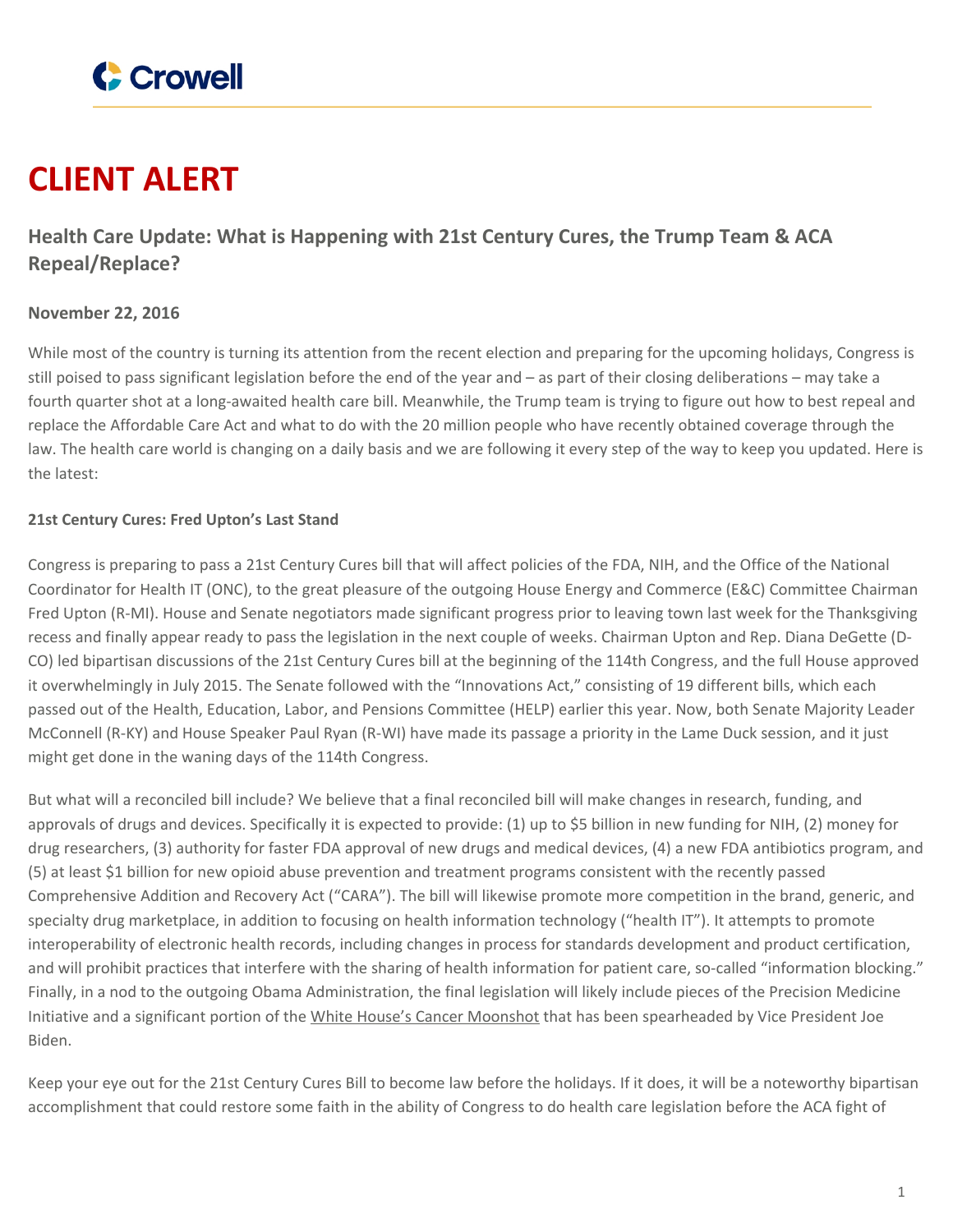

2017. It will also lead to a flurry of activity at HHS, as they work to implement these sweeping legislative changes. It will be important to see who is appointed to lead HHS under the new administration and these key agencies.

### **ACA Repeal and Replace**

The repeal – or at least substantial modification – of the Affordable Care Act (ACA) is now a virtual certainty. Congressional Republicans have promised to scrap the law since its passage in 2010 and attempted to make good on that promise in January 2016, passing a repeal measure that President Obama promptly vetoed. Now, they appear to have a partner in President-elect Trump and are expected to move quickly to finally repeal the law in early 2017. Trump has named multiple former Bush Administration officials to lead its health reform efforts, reassuring some observers that the transition team roster includes professionals who understand health policy and government process. The devil is in the details, however, and actually repealing and replacing will require significant negotiation to avoid a Democratic filibuster.

The Trump Administration is likely to announce an ACA Repeal bill with provisions that they expect House and Senate Parliamentarians to allow into a budget reconciliation bill within a week or two of taking office. Another option would be to announce an ACA Repeal and Replace bill modeled after Speaker Ryan's "Better Way" and decide to argue provision by provision with the Parliamentarians to get as much as possible into the budget reconciliation bill. Because a reconciliation bill requires only a simple majority to pass each chamber – a particularly important point in the Senate where it could avoid the promised Democratic filibuster – it is likely the Republicans' only option to pass the long-promised repeal, though the replacement portion would need to be done through the regular process and would only pass with the support of at least eight Democrats, assuming that all fifty-two Senate Republicans support it.

The Congressional Budget Act of 1974 created the modern process known as "reconciliation." Under this process, Congress passes a "Budget Resolution" each spring which directs Congressional committees as to how to prepare a federal budget and "reconciliation" provisions direct Congress to pass certain laws pertaining to spending, expenses or revenues. A "budget reconciliation bill" is exempt from the sixty vote Senate filibuster rule, meaning that it can pass the Senate with a simple fiftyone vote majority. Another key component to a "budget reconciliation bill" is that the scope of amendments is limited, thus making it harder for opponents to attempt last-minute changes on the Senate floor. The Senate Republican majority, therefore, can draft the budget reconciliation bill in committee, get Parliamentary clearance, and send it to the floor for fifty-one votes to pass with limited amendments and no ability for the Democrats to filibuster. President Reagan famously persuaded Congress to use reconciliation to pass major spending cuts during his presidency, welfare reform was passed using it in 1996, and it was ironically used by Democrats to pass significant portions of the ACA in 2010. While the rules typically prevent passing a provision in a budget reconciliation bill that will cost money, the majority party can override it as we would expect them to do with ACA repeal provisions.

The ACA repeal provisions likely to survive the Parliamentarians and end up in a Reconciliation bill include repeal of the three big ACA taxes – the Medical Device Tax, the Health Insurance Provider Fee, and the Cadillac tax. However, as long as the more substantive provisions of the law remain in place, repealing the taxes could bankrupt the ACA before the market is ready to offer alternatives or Americans with ACA plans can get tax credits for replacement plan premiums, likely creating the market chaos that Republicans have pledged to avoid.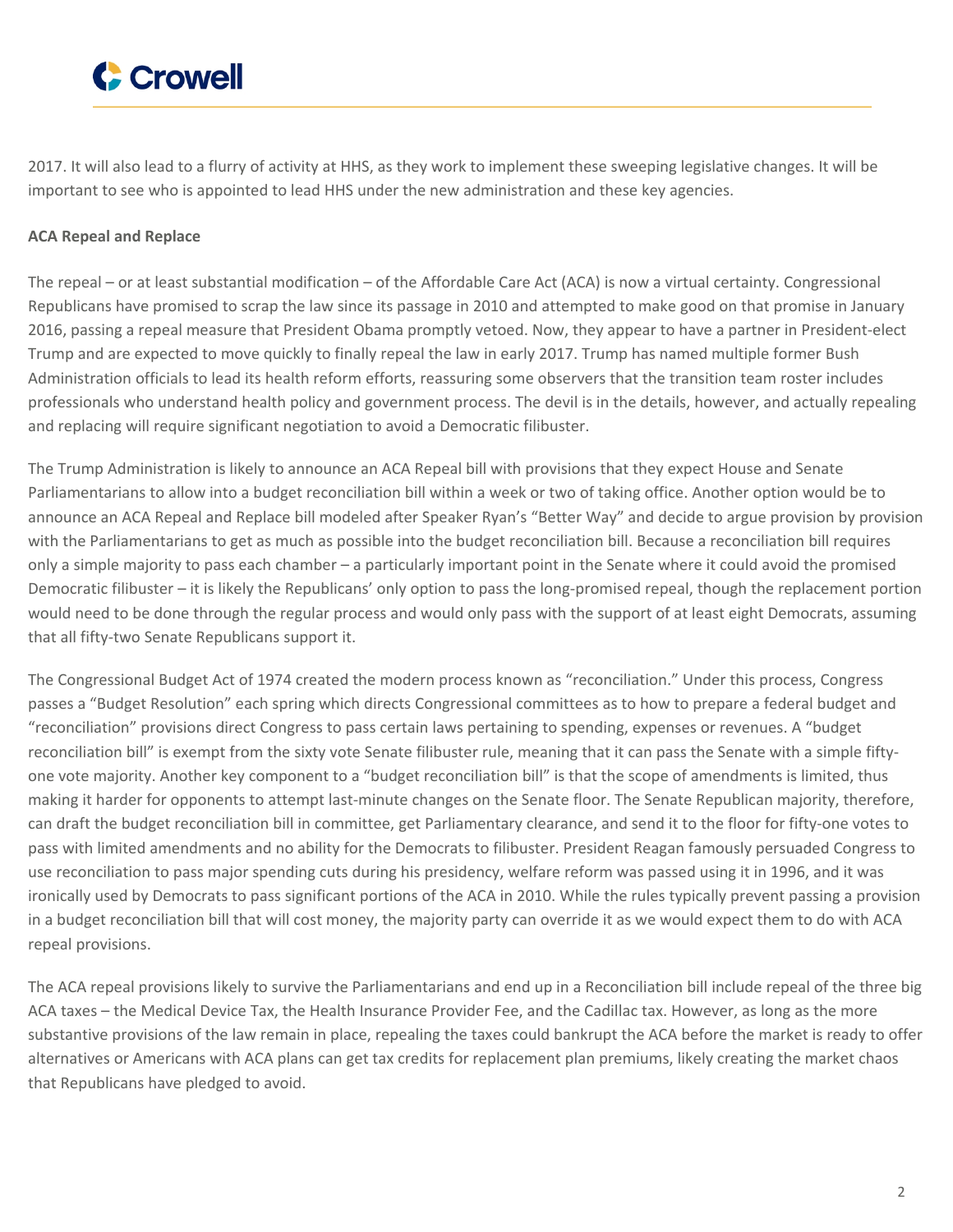

Therefore, it is much more likely that "Repeal and Replace" will be a multi-year process during which the three main ACA taxes would be phased out and gradually replaced with an alternative approach that is expected to be built around the [framework](http://abetterway.speaker.gov/_assets/pdf/ABetterWay-HealthCare-PolicyPaper.pdf) already proposed by House [Republicans](http://abetterway.speaker.gov/_assets/pdf/ABetterWay-HealthCare-PolicyPaper.pdf). That "replacement" would likely include providing Americans with more incentives to utilize health savings accounts (HSAs), refundable tax credits to pay premiums for new plans, permitting the purchase of insurance across state lines, the re-establishment of high-risk pools, FDA reforms similar to those included in 21st Century Cures, and possibly new provisions to modernize Medicare. A new ACA might also jeopardize Medicaid expansion, in favor of state innovation grants that reward state-led efforts to reduce premiums and the rate of uninsured. The Republican plan will be rooted in the belief that the marketplace will adapt and create new plan models to accommodate the approximately 20 million individuals currently covered by ACA plans.

The highlights of the January 2016 repeal measure provide a glimpse into where the 2017 repeal discussions will likely begin:

- Individual and employer mandates eliminated by removing financial penalties for failure to obtain or offer coverage.
- No further Medicaid expansion and gradual reversal of previously-approved expansion.
- Federal exchange would be shuttered.
- Elimination of reinsurance, risk adjustment, and risk corridor programs.
- Repeal of Medical Device and so-called Cadillac taxes.

Accomplishing this, however, is not without political risk; many toss-up states that supported Republicans also expanded Medicaid, for example, and may push for more moderate reforms. At the same time, some Republicans may be reticent to pass a partisan bill that causes some individuals to lose insurance coverage gained under the ACA without a viable alternative in place.

While Congress develops and enacts amendments or alternatives to the ACA, the President-elect may use executive discretion through his appointees to modify ACA regulations or simply choose not to enforce certain provisions—such as the individual and employer mandates and other tax penalties. And the new Administration may put the brakes on any [reinsurance](http://www.gao.gov/assets/690/680115.pdf) payments to health plans until the Treasury [Department](http://www.gao.gov/assets/690/680115.pdf) has been paid. Health plans participating in the 2017 marketplaces may be in for a bumpy ride.

For more information, please contact the professional(s) listed below, or your regular Crowell & Moring contact.

**[James](https://www.crowell.com/professionals/James-G-Flood) G. Flood** Partner – Washington, D.C. Phone: +1.202.624.2716 Email: [jflood@crowell.com](mailto:jflood@crowell.com)

**W. Scott [Douglas](https://www.crowell.com/professionals/W-Scott-Douglas)** Senior Policy Director – Washington, D.C. Phone: +1.202.508.8944 Email: [sdouglas@crowell.com](mailto:sdouglas@crowell.com)

**Jodi G. [Daniel](https://www.crowell.com/professionals/Jodi-Daniel)** Partner & CHS Managing Director – Washington, D.C. Phone: +1.202.624.2908